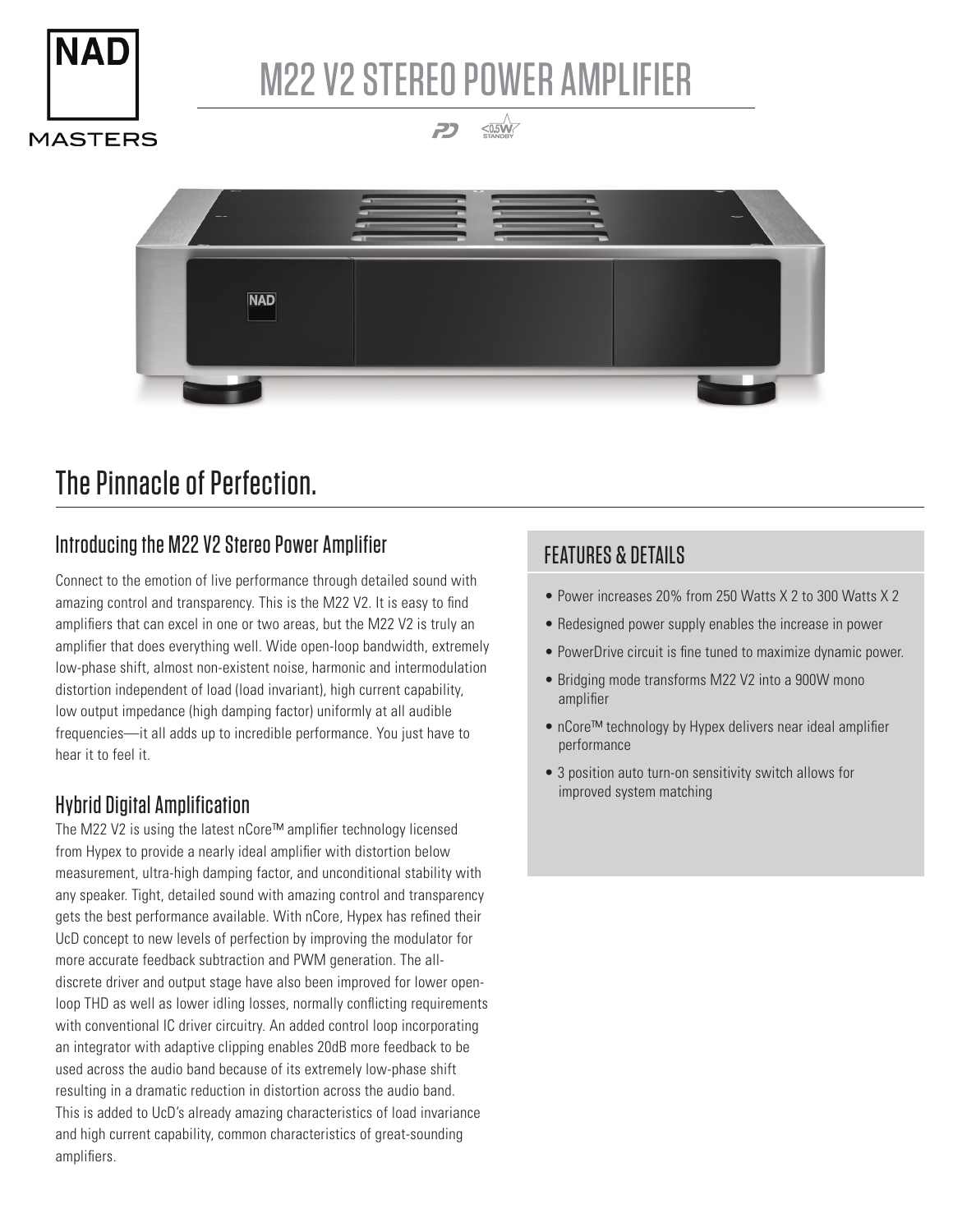

#### Effortless Power

Employing the latest generation of digital PowerDrive™, the M22 V2 offers a minimum of 300W per channel with amazing reserves of dynamic power at lower impedances. The M22 V2 is capable of >400W dynamic power per channel even in 8 ohms, >700W in 4 Ohms, and 1,000W in 2 ohms. Need more power? Select Bridge Mode and the M22 V2 offers 950W at 8 Ohms in Mono. It can effortlessly power any loudspeaker to live performance levels with amazing efficiency and low power consumption. Control for PowerDrive is derived by sensing the average output power, applying a time constant, and then cleanly hard clipping the signal thus limiting it to the rated continuous clipping power over a sustained loading. By controlling the power envelope maximum clean power is obtained for every operating condition.

#### Perfecting Performance

The output stage is only one of several circuits in the amplifier, and each must complement the other to obtain optimal performance. The amp is DC coupled throughout, from input to output, there is no capacitor in the forward signal path. Yet, it has a beneficial 12dB/octave roll-off below 2Hz. It does this using a unique circuit topology that is functionally a forward servo. It is however not a servo in the traditional sense as it does not measure DC at the output and send back a correction signal. Instead part of the input signal is fed to a side chain with a second order low-pass filter. The output of this is subtracted from the forward signal input to the second stage thus rejecting DC.

#### Clean and Dynamic

The performance of the entire signal path is critically dependent on the power supply; in this case a well regulated, but not too tight, custom switch mode design. This allows maximum dynamic power, very high current yet with very low distortion. Secondary supplies are individually regulated and decoupled at each opamp for lowest possible noise and maximum dynamic range.